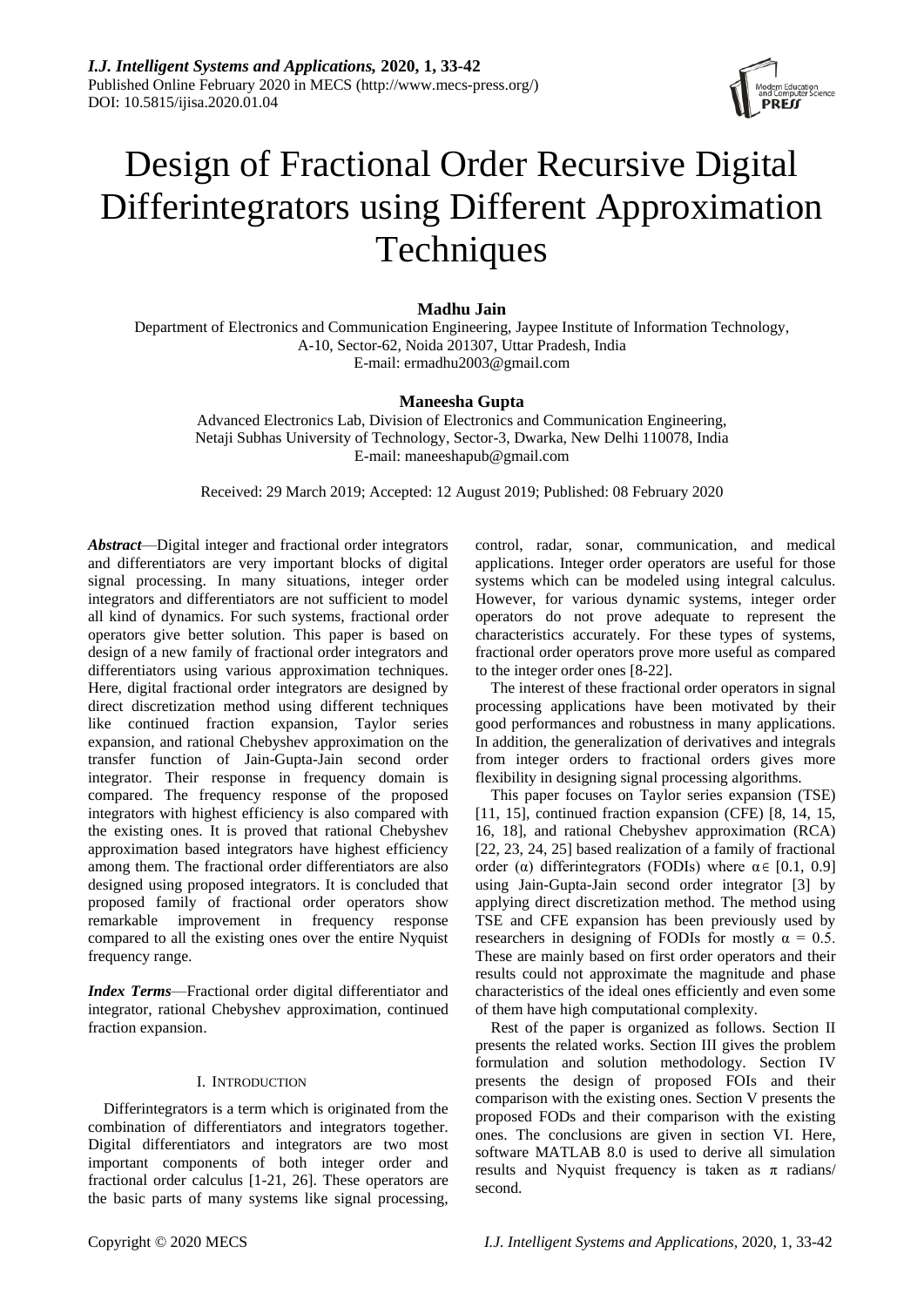#### II. RELATED WORKS

In the literature, several definitions are given for arbitrary order differentiation and integration. The two most well-known definitions are the Riemann–Liouville (RL) and the Grunwald–Letnikov (GL).

RL definition ( $\alpha > 0$ ):

$$
{}_{a}D_{t}^{\alpha}f(t) = \frac{1}{\Gamma(n-\alpha)}\frac{d^{n}}{dt^{n}}\int_{a}^{t} \frac{f(\tau)d\tau}{(t-\tau)^{\alpha-n+1}}
$$
(1)

where  $(n-1) < \alpha < n$  and  $\Gamma(x)$  represents the Gamma function of x.

GL definition  $(α ε R)$ :

$$
{}_{a}D_{t}^{\alpha}f(t) = \lim_{h_{0}\to 0} \frac{1}{h_{0}^{\alpha}} \sum_{k=0}^{[t-a/h_{0}]} (-1)^{\alpha} {\alpha \choose k} f(t - kh_{0})
$$
 (2)

$$
\binom{\alpha}{k} = \frac{\Gamma(\alpha+1)}{\Gamma(k+1)\Gamma(\alpha-k+1)}\tag{3}
$$

where  $h_0$  is time increment. As mentioned, the GL definition is valid for  $\alpha > 0$  (fractional differentiator) and for  $\alpha$  < 0 (fractional integrator). From the perspective of control and signal processing applications, GL definition seems to be more useful, particularly in digital implementation.

One of important research topics of digital signal processing is to design digital fractional order differentiators (FODs) and fractional order integrators (FOIs).

The most popular methods are direct and indirect discretization using series expansion like continued fraction [8, 14, 15, 16], Taylor series [11, 15], and power series [12, 18], Pade's approximations [9, 20], Prony's approximations [9], Shank's approximations [9], least squares approximations [10], weighted least square approximations [10], radial basis function [13], and impulse invariant discretization techniques [17]. In direct discretization method, a generating function is expanded by direct application of an expansion series. On the other hand, in indirect discretization method an efficiently fitted s domain rational approximation is discretized by using any existing s to z transformation.

#### III. PROBLEM FORMULATION AND SOLUTION **METHODOLOGIES**

Integer order operators are useful for those systems which can be modeled using integral calculus. However, for various dynamic systems, integer order operators do not prove adequate to represent the characteristics accurately. It is well known that various existing lumped systems can be analyzed more accurately by fractional order systems as compared to the integer order ones. To effectively analyze complicated systems with fractional elements, it is necessary to develop approximations to the fractional operators using the standard integer order operators.

In literature, many algorithms have designed to improve the performance of digital FODIs. It is observed that getting efficient frequency response with low complexity is a difficult task.

In this paper, the main focus is to achieve efficiency of the ideal FODIs. For this, a family of new stable recursive FOIs is designed using three approximation techniques TSE, CFE, and RCA. Subsequently, by modifying the transfer function of FOIs appropriately, new stable FODs are obtained.

The order of the designed FODIs is basically an arrangement between the superior performance in frequency domain (obtained by increased number of coefficients) and better hardware implementation (obtained by lower number of coefficients). In this work, the maximum order of the resultant FODIs are restricted to five only.

#### IV. PROPOSED FRACTIONAL ORDER INTEGRATORS

In this Section, the transfer function of Jain-Gupta-Jain second order integrator [3] is expanded for fractional powers using three expansion methods like TSE, CFE, and RCA. Then, the approximated mathematical models are derived by collecting the coefficients of the numerator and denominator polynomials. It is expected to obtain the designed FODIs with better accuracy.

The design process can be summarized in the following two steps:

(i) Discretize the s- domain fractional order integrator using a suitable generating function  $(1/s)^{\alpha} = (H(z^{-1}))^{\alpha}$ where  $\alpha$  denotes the fractional order,  $\alpha \in [0.1, 0.9]$ .

(ii) Obtain the equivalent fractional order integrator, by performing TSE, CFE and RCA approximations over  $(H(z^{-1}))^{\alpha}$ .

Here, expansion of  $(H(z^{-1}))^{\alpha}$  is an infinite order of rational discrete-time transfer function. In this paper, the order of the approximate mathematical model of the fractional order integrators is taken as 5.

*A. Fractional Order Integrators via Taylor series expansion*

A family of FOIs is designed using Jain-Gupta-Jain second order integrator  $H_{JGI}(z^{-1})$  [3] and TSE. The transfer function of  $H_{JGI}(z^{-1})$  (4) is taken as a generating function.

$$
H_{JGI}(z^{-1}) = \frac{T(0.8647 + 0.5998z^{1} + 0.0541z^{2})}{(1 - 0.4812z^{-1} - 0.5142z^{-2})}
$$
(4)

So, the transfer function of FOIs for  $\alpha \in [0.1, 0.9]$ based on  $H_{JGI}(z^{-1})$  can be expressed as: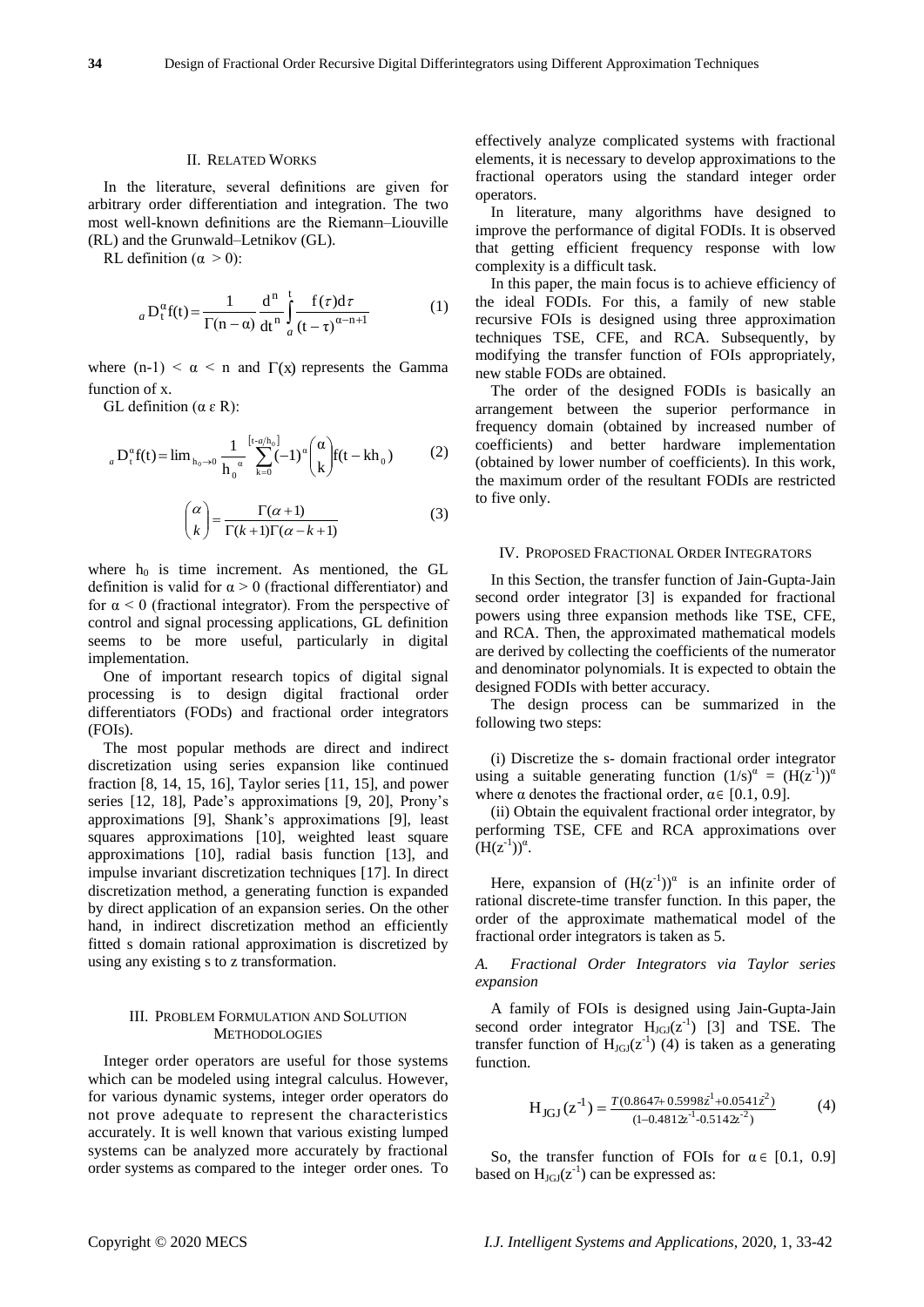$$
(HJGJ(z-1))\alpha = HIGJ\alpha (z-1)
$$
  
= 
$$
(\frac{T(0.8647 + 0.5998z1 + 0.0541z2)}{(1 - 0.4812z-1 - 0.5142z-2)})\alpha
$$
 (5)

Clearly,  $(H<sub>JGI</sub>(z<sup>-1</sup>))<sup>\alpha</sup>$  is an infinite order of rational discrete-time transfer function. Here, MATLAB software is used to obtain the models of FOIs and series is truncated for fifth order polynomials (degree of the numerator and denominator is taken as 5).

The resultant transfer functions are unstable as poles are located outside the unit circle, these are stabilized by using pole reflection and magnitude compensation method suggested in [26]. After stabilization, the transfer function of the TSE deigned FOIs are shown as  $H_{TSE, \alpha}(z^{-1})$ where  $\alpha \in [0.1, 0.9]$ , these are given in (6-14).

$$
H_{\text{TSE},0.1}(z^{-1}) = \frac{0.9697(\mu 0.6936e1 z^{-1} - 0.1539e1 z^{-2} + 0.1094e2 z^{-5})}{(1 - 0.2548e1 z^{-1} - 0.6184e1 z^{-2} - 0.2544e1 z^{-3})} (6)
$$
  
-0.1052e1 z^{-4} -0.1603e1 z^{-5})

$$
H_{\text{TSE},0.2}(z^{-1}) = \frac{0.9450(\text{H} \cdot 0.1387z^{-1} \cdot 0.2597 \text{e1} z^{-2}}{(1 - 0.9624 \text{e1} z^{-1} \cdot 0.1214z^{-2} \cdot 0.4494 \text{e1} z^{-3})} (7) - 0.4010 \text{e1} z^{-4} \cdot 0.2668 \text{e1} z^{-5})
$$

$$
H_{\text{TSE},0.3}(z^{-1}) = \frac{0.9187(\mu 0.208 \, \text{kg}^{-1} - 0.3174 \, \text{e} \, \text{kg}^{-2}}{(1 - 0.1444 \, \text{kg}^{-1} - 0.178 \, \text{kg}^{-2} - 0.5859 \, \text{e} \, \text{kg}^{-3}} \tag{8}
$$
\n
$$
-0.5117 \, \text{e} \, \text{kg}^{-4} - 0.3268 \, \text{e} \, \text{kg}^{-5})
$$

$$
H_{\text{TSE},0.4}(z^{-1}) = \frac{0.8903(\text{H}0.2775z^{-1} - 0.3270e1z^{-2})}{(1 - 0.1592z^{-1} - 0.1825z^{-2} - 0.4596e1z^{-3})} (9) - 0.3899e1z^{-4} - 0.1434e1z^{-5})
$$

$$
H_{\text{TSE},0.5}(z^{-1}) = \frac{0.8796(\text{H0.346\&^{-1}-0.2884\text{e1}z^{-2}}}{(1-0.240\text{G}^{-1}-0.259\text{G}z^{-2}+0.1636\text{e2}z^{-5})} (10) - \frac{(1-0.240\text{G}^{-1}-0.259\text{G}z^{-2}-0.4768\text{e1}z^{-3}}{0.5747\text{e1}z^{-4}-0.13351\text{e1}z^{-5})}
$$

$$
H_{\text{TSE},0.6}(z^{-1}) = \frac{0.8402(\text{H} \cdot 0.4001z^{-1} \cdot 0.128 \text{e} 1z^{-2}}{0.2887z^{-1} \cdot 0.3189 \text{e} 2z^{-4} + 0.1318 \text{e} 2z^{-5}}(11)
$$
  
-0.2887z^{-1} \cdot 0.2830z^{-2} \cdot 0.6562 \text{e} 1z^{-3}  
-0.5353 \text{e} 1z^{-4} \cdot 0.2966 \text{e} 1z^{-5})

$$
H_{\text{TSE},0.7}(z^{-1}) = \frac{0.8410(\text{ }+0.4856z^{-1}-0.6701e^{2}z^{-2}}{0.0572e^{2}z^{-3}-0.9688e^{2}z^{-4}+0.9575e^{3}z^{-5}}(12)
$$
  

$$
\frac{0.8410(\text{ }+0.4856z^{-1}-0.6701e^{2}z^{-4}+0.9575e^{3}z^{-5})}{0.03542e^{2}z^{-4}-0.2381e^{2}z^{-5}}
$$

$$
H_{\text{TSE},0.8}(z^{-1}) = \frac{0.8359(\mu 0.5549z^{-1} + 0.1159e1z^{-2})}{(1 - 0.3578z^{-1} - 0.4029z^{-2} - 0.4315e1z^{-3})} (13)
$$
  
-0.3353e1z^{-4} -0.1654e1z^{-5})

$$
H_{\text{TSE},0.9}(z^{-1}) = \frac{0.8372(\text{H} \cdot 0.624 \text{m}^{-1} + 0.3469 \text{e} 1 z^{-2} - 0.6908 \text{e} 3 z^{-4} + 0.2731 \text{e} 3 z^{-5})}{(1 - 0.4331 z^{-1} - 0.4732 z^{-2} - 0.2411 \text{e} 1 z^{-3} - 0.1826 \text{e} 1 z^{-4} - 0.8422 \text{e} 2 z^{-5})}
$$
(14)

To define the efficiency of the designed FOIs, percentage absolute relative error (PARE) with respect to magnitude response is calculated in (15).

$$
PARE(\omega) = \frac{|M_{ideal,\alpha}(\omega) - M_{TSE,\alpha}(e^{-j\omega})|}{M_{ideal,\alpha}(\omega)} * 100
$$
 (15)

Here, 
$$
M_{ideal,\alpha}(\omega) = |(\frac{1}{j\omega})^{\alpha}|
$$
 = amplitude of the ideal  
fractional order ( $\alpha$ ) integrator (16a)

$$
M_{TSE,\alpha}(e^{-j\omega}) = |H_{TSE,\alpha}(z^{-1})|_{z=e^{j\omega}} = \text{amplitude of the}
$$
  
fractional order (a) integrator (16b)

The PARE response of TSE designed FOIs is shown in Fig. 1.



Fig.1. PARE response of TSE designed FOIs

Group delay is a measure of phase distortion and it is calculated by differentiating phase with respect to frequency. The degree of nonlinearity of the phase indicates the deviation of the group delay from a constant.

$$
\tau_{g}(\omega) = -\frac{d\theta(\omega)}{d\omega} \tag{17}
$$

Here phase of digital integrator is defined as  $\theta(\omega)$ . The group delay response of proposed FOIs is shown in Fig. 2.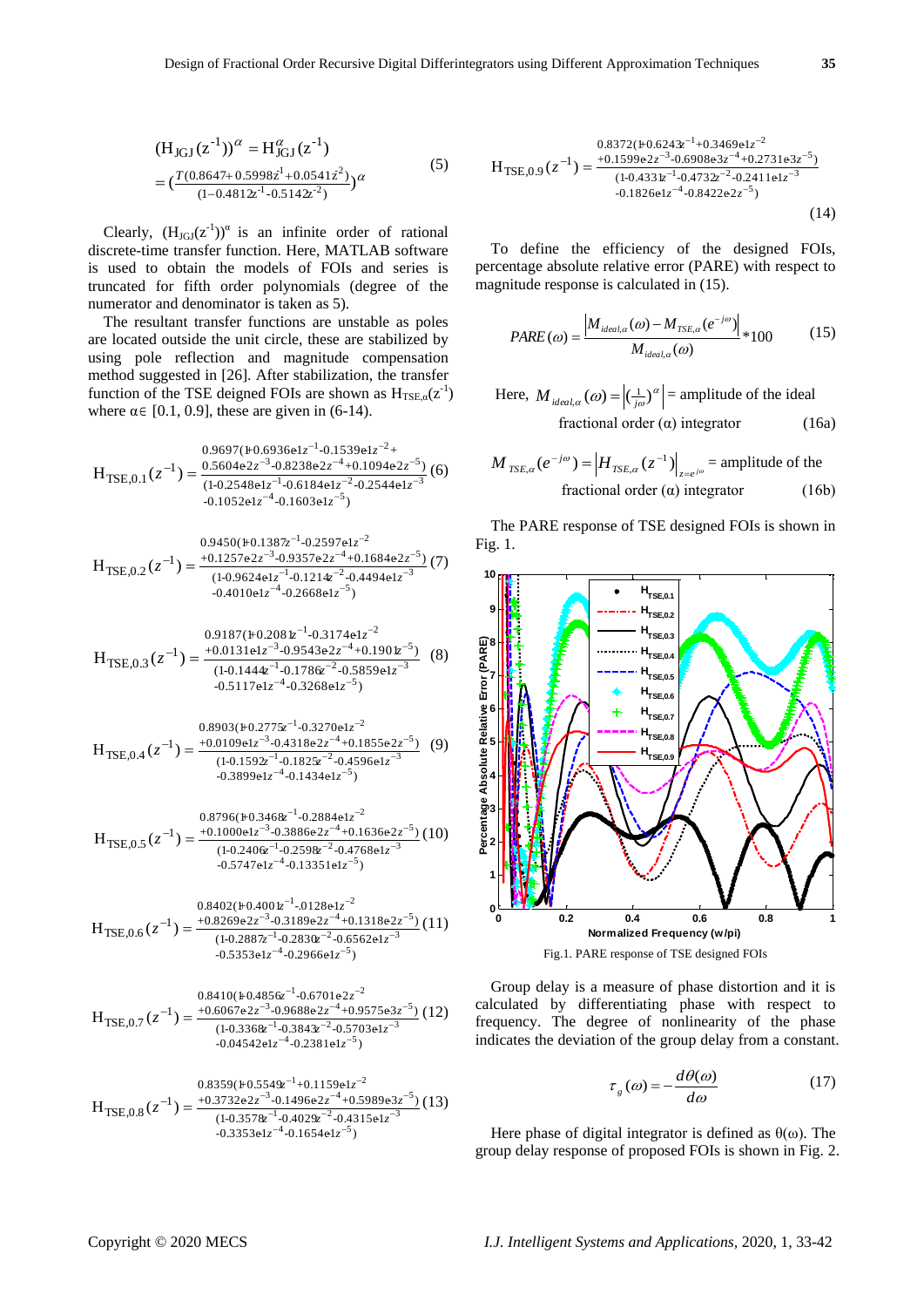

Fig.2. Group delay response of TSE designed FOIs

## *B. Fractional Order Integrators via Continued fraction expansion*

In the second technique,  $(H_{JGI}(z^{-1}))^{\alpha}$  is expanded using CFE, and then depending on the order of the mathematical model required, the coefficients of the numerator and denominator polynomials are collected. In general, any function  $G(z)$  can be represented by continued fractions in the form of

$$
G(z) \approx a_0(z) + \frac{b_1(z)}{a_1(z) + \frac{b_2(z)}{a_2(z) + \frac{b_3(z)}{a_3(z) + \dots}}}
$$
(18)

where the coefficients  $a_i$  and  $b_i$  are either rational functions of the variable z or constants. By truncation, an approximate rational function can be obtained. Here, transfer function of FOIs is obtained by collecting the coefficients of the numerator and the denominator polynomials for fifth order. The transfer function of CFE designed FOIs  $H_{\text{CFE},a}(z^{-1})$  are given in (19-27). The PARE and group delay response of CFE designed FOIs are shown in Fig. 3 and 4, respectively.

$$
H_{\text{CFE},0.1}(z^{-1}) = \frac{{\scriptstyle -99.122018.12^{-1}+9306.2\mathring{x}^{-2}}}{\scriptstyle 1-2753.6\mathring{x}^{-1}+10220.12^{-2}+2285.32^{-3}}}(19)\\ -{\scriptstyle -9.116.4\mathring{x}^{-3}-2.87e4z^{-4}+2.20e4z^{-5}}\atop \scriptstyle -32300.1\mathring{x}^{-4}+23020.34e^{-5}}
$$

$$
H_{\text{CFE},0.2}(z^{-1}) = \left(\frac{-33.56z^{-3} - 730.18z^{-4} + 590.97z^{-5}}{1 - 83.59z^{-1} + 279.52z^{-2} + 106.73z^{-3}}\right) (20) \times 910.17z^{-4} + 614.83z^{-5}
$$

$$
H_{\text{CFE},0.3}(z^{-1}) = \left(\frac{-24.82z^{-3} \cdot 329.9 \, \text{k}^{-4} + 269.34z^{-5}}{1 \cdot 43.58z^{-1} + 131.82z^{-2} + 68.15z^{-3}}\right) (21)
$$
\n
$$
= 445.34z^{-4} + 291.41z^{-5}
$$

$$
H_{\text{CFE},0.4}(z^{-1}) = \left(\frac{-22.05z^{-3} \cdot 190.4 \, k^{-4} \cdot 165.62z^{-5}}{1 \cdot 29.88z^{-1} \cdot 182.12z^{-2} \cdot 54.09z^{-3}}\right) (22)
$$
\n
$$
= 285.22z^{-4} \cdot 180.52z^{-5}
$$

$$
H_{\text{CFE},0.5}(z^{-1}) = \left(\frac{-23.26z^{-3} - 123.6z^{-4} + 117.2z^{-5}}{1 - 22.93z^{-1} + 57.39z^{-2} + 46.35z^{-3}}\right) (23)
$$
  
-207.1  $z^{-4} + 126.25z^{-5}$ 

$$
H_{\text{CFE},0.6}(z^{-1}) = \left(\frac{-17.65z^{-3} - 88.05z^{-4} + 83.02z^{-5}}{1 - 18.71z^{-1} + 42.25z^{-2} + 41.30z^{-3}}\right) (24)
$$
  
-160.0z<sup>-4</sup> + 95.15z<sup>-5</sup>

$$
H_{\text{CFE},0.7}(z^{-1}) = \left(\frac{-17.98z^{-3} - 61.21z^{-4} + 65.78z^{-5}}{1 \cdot 15.86z^{-1} + 33.08z^{-2} + 37.55z^{-3}}\right) (25)
$$
  
-129.0x<sup>-4</sup> + 73.52z<sup>-5</sup>

$$
H_{\text{CFE},0.8}(z^{-1}) = \left(\frac{-15.66z^{-3} - 46.66z^{-4} + 52.11z^{-5}}{1 - 13.81z^{-1} + 26.31z^{-2} + 34.74z^{-3}}\right) \tag{26}
$$
  
-107.52z<sup>-4</sup> + 59.53z<sup>-5</sup>

$$
H_{\text{CFE},0.9}(z^{-1}) = \left(\frac{-14.07z^{-3} - 34.97z^{-4} + 42.97z^{-5}}{1 - 12.26z^{-1} + 21.33z^{-2} + 32.50z^{-3}}\right) \tag{27}
$$
  
-91.68z<sup>-4</sup>+49.15z<sup>-5</sup>



Fig.3. PARE response of CFE designed FOIs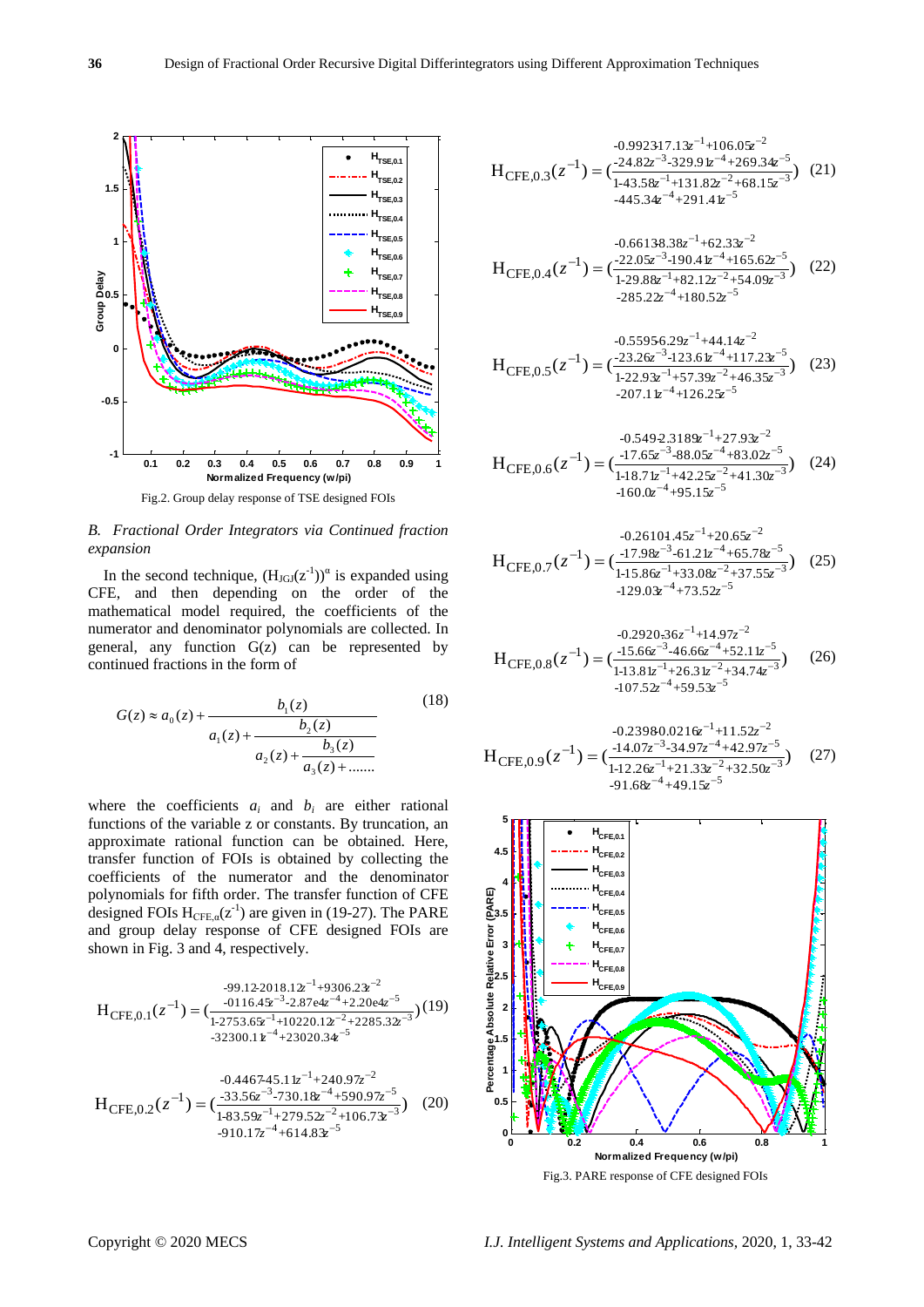

## *C. Fractional Order Integrators via Rational Chebyshev Approximation*

In the third technique,  $(H<sub>JGI</sub>(z<sup>-1</sup>))<sup>\alpha</sup>$  is expanded using rational Chebyshev approximation (RCA), and then depending on the order of the mathematical model required, the coefficients of the numerator and denominator polynomials are collected. It is well known that Chebyshev polynomials provide approximations very close to the true continuous functions due to their fast convergence properties.

The integrator is first expanded for fractional powers.

$$
(H_{JGI}(z^{-1}))^{\alpha} = f(z)
$$
 (28)

Let the desired rational function be  $H_{PR,\alpha}(z)$  which has a numerator of degree m and a denominator of degree n.

$$
H_{PR,\alpha}(z^{-1}) = \left(\frac{p_0 + p_1 z^{-1} + p_2 z^{-2} + p_3 z^{-3} + \dots + p_m z^{-m}}{1 + q_1 z^{-1} + q_2 z^{-2} + q_3 z^{-3} + \dots + p_m z^{-m}}\right) \approx f(z^{-1})
$$
\n(29)

Here,  $p_0$ ,  $p_1$ ,  $p_2$ ,  $p_m$  and  $q_1, q_2$ ,  $q_n$  are  $(m+n+1)$ unknown parameters. Let  $\lambda(z^{-1})$  is the deviation of

H<sub>PR,r</sub>( $z^{-1}$ ) from  $f(z^{-1})$ , and  $\lambda$  is its maximum absolute value,

$$
\lambda(z^{-1}) = H_{PR,\alpha}(z^{-1}) - f(z^{-1})
$$
 (30a)

$$
\lambda = \max \left| \lambda(z^{-1}) \right| \tag{30b}
$$

The ideal minimax solution would be that choice of p's and q's that minimizes  $\lambda$ . It is well known that finding a rational function approximation is not as straight forward as finding a polynomial approximation. The interval of approximation is considered as [*a*, *b*].

If  $H_{PR,\alpha}(z^{-1})$  has no common polynomial factors in numerator and denominator, then there is a unique choice of p's and q's that minimizes  $\lambda$ ; for this choice,  $\lambda(z^{-1})$  has (m+n+2) extrema in  $a \le z \le b$ , as mentioned by Ralston in [22]. Instead of making  $f(z_i^{-1})$  and  $H_{PR,\alpha}(z_i^{-1})$  equal at some (m+n+1) points  $z_i^{-1}$ , the residual  $\lambda(z_i^{-1})$  can be forced to any desired value  $y_i$  [23]. Remez algorithms [22, 24], based on Chebyshev polynomials theory, explain the process of convergence by an iterative process. Some of these algorithms are easily convertible to computer programs as suggested in [22, 25]. Here, we are using the algorithm proposed in [23] to find the optimal values of p's and q's. They provide the source code in C which can be easily used. Here, RCA is approximated in the interval [-0.9999, 0.9999] and degree of the numerator and denominator is taken as 5.

The transfer function of RCA designed FOIs are defined as  $H_{FOL, \alpha}(z^{-1})$ , given in (31-39).

The PARE and group delay response of RCA designed FOIs are shown in Fig. 5 and 6, respectively.

$$
H_{\text{FOI},0.1}(z^{-1}) = \left(\frac{-0.986741.2769z^{-1} + 0.0041z^{-2}}{1.00001.4129z^{-1} + 0.1104z^{-2} + 0.4400z^{-3}}\right)
$$
\n
$$
= \left(\frac{-0.4146z^{-3} + 0.0885z^{-4} + 0.0023z^{-5}}{1.01185z^{-4} + 0.00001z^{-5}}\right)
$$
\n
$$
= 0.1185z^{-4} + 0.00001z^{-5}
$$

$$
H_{\text{FOI},0.2}(z^{-1}) = \left(\frac{-0.9724+1.2011z^{-1} + 0.0554z^{-2}}{1.00001.4709z^{-1} + 0.1709z^{-2} + 0.4473z^{-3}}\right)
$$
\n
$$
= \left(\frac{-0.3964z^{-3} + 0.0742z^{-4} + 0.0030z^{-5}}{1.00001.4709z^{-1} + 0.1709z^{-2} + 0.4473z^{-3}}\right)
$$
\n
$$
= 0.1338z^{-4} + 0.0016z^{-5}
$$

$$
H_{\text{FOI},0.3}(z^{-1}) = \left(\frac{-0.3753z^{-3} + 0.060 \epsilon^{-4} + 0.1028z^{-2}}{1.00001.5284z^{-1} + 0.2339z^{-2} + 0.4524z^{-3}}\right) (33)
$$
  
-0.1495z<sup>-4</sup> + 0.0034z<sup>-5</sup>

$$
H_{\text{FOI},0.4}(z^{-1}) = \left(\frac{-0.3562z^{-3} + 0.0487z^{-4} + 0.1453z^{-2}}{1.00001.5854z^{-1} + 0.2995z^{-2} + 0.4549z^{-3}}\right) (34)
$$
  
-0.1655z^{-4} + 0.0054z^{-5}

$$
H_{\text{FOI},0.5}(z^{-1}) = \left(\frac{-0.931 + 0.9809z^{-1} + 0.185 z^{-2}}{1.00001.6429z^{-1} + 0.3680z^{-2} + 0.044 z^{-5}}\right) (35)
$$
  
-0.1817z<sup>-4</sup> + 0.0079z<sup>-5</sup>

$$
H_{\text{FOI},0.6}(z^{-1}) = \frac{-0.9187 + 0.913 z^{-1} + 0.2204 z^{-2}}{1.00001.7014 z^{-1} + 0.4412 z^{-2} + 0.4525 z^{-3}} (36) -0.1986 z^{-4} + 0.0106 z^{-5}
$$

$$
H_{\text{FOI},0.7}(z^{-1}) = \left(\frac{-0.2887z^{-3} + 0.0184z^{-4} + 0.0037z^{-2}}{1.00001.7552z^{-1} + 0.5110z^{-2} + 0.4500z^{-3}}\right) (37)
$$
  
-0.2158z<sup>-4</sup> + 0.0136z<sup>-5</sup>

$$
H_{\text{FOI},0.8}(z^{-1}) = \left(\frac{-0.8895 + 0.7749z^{-1} + 0.2784z^{-2}}{1.00001.8102z^{-1} + 0.5852z^{-2} + 0.4429z^{-3}}\right) (38)
$$
  
-0.2325z^{-4} + 0.0168z^{-5}

Copyright © 2020 MECS *I.J. Intelligent Systems and Applications,* 2020, 1, 33-42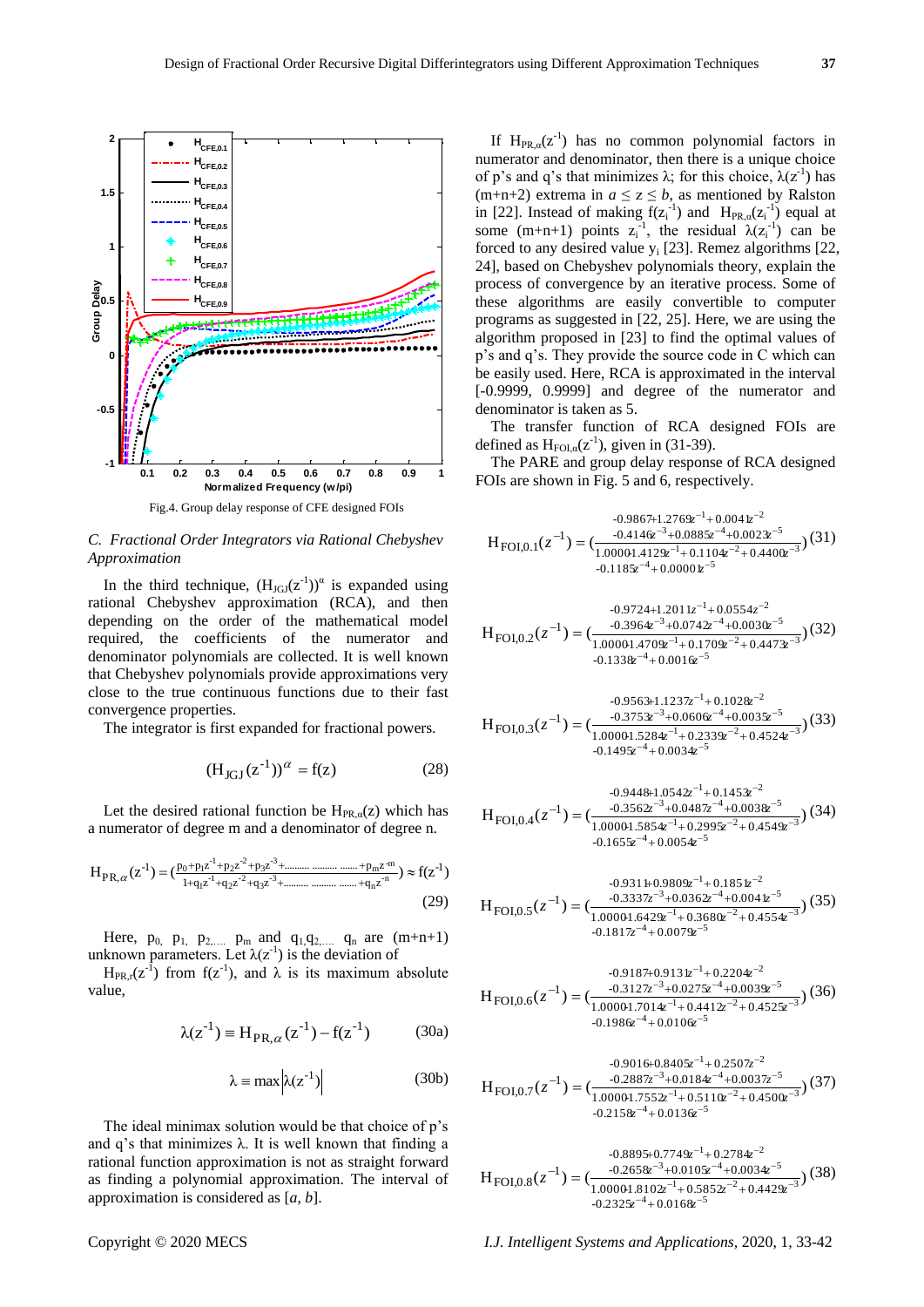

Fig.6. Group delay response of RCA designed FOIs

## *D. Comparison of Designed Fractional Order Integrators with the existing FOIs*

By observing the frequency response (Fig. 1-6), it can be seen that RCA provides much better approximation than TSE and CFE. The pole-zero distribution of the proposed RCA designed FOIs are shown in Table 1. It can be observed that all of these have poles and zeros inside the unit circle, ensuring their stability.

| <b>RCA</b><br>designed<br><b>FOIs</b> | <b>Zeros</b>                                     | <b>Poles</b>                                         |
|---------------------------------------|--------------------------------------------------|------------------------------------------------------|
| $H_{FOL0.1}(z^{-1})$                  | $-0.5577, 0.6601, 0.9220,$<br>0.2929, -0.0231    | $-0.5504, 0.6916, 0.9407,$<br>$0.3306. +3.6377e-004$ |
| $H_{FOL0.2}(z^{-1})$                  | $-0.5612, 0.6431, 0.9137,$<br>0.2739, -0.0343    | -0.5470, 0.7087, 0.9479,<br>0.3488, 0.0125           |
| $H_{\text{FOI},0.3}(z^{-1})$          | $-0.5643, 0.6231, 0.9066,$<br>$0.2548, -0.0452$  | $-0.5435, 0.7246, 0.9551,$<br>0.3674, 0.0248         |
| $H_{FOL0.4}(z^{-1})$                  | $-0.5677, 0.6083, 0.8953,$<br>0.2356, -0.0557    | $-0.5397, 0.7407, 0.9615,$<br>0.3855, 0.0374         |
| $H_{FOL0.5}(z^{-1})$                  | 0.2133, 0.5958, 0.8821,<br>$-0.5695$ , $-0.0682$ | $-0.5357, 0.4024, 0.7575,$<br>0.9685, 0.0502         |
| $H_{FOL0.6}(z^{-1})$                  | 0.1965, 0.5714, 0.8757,<br>$-0.5744, -0.0753$    | $-0.5311, 0.4223, 0.7698$<br>0.9775, 0.0629;         |
| $H_{FOL0.7}(z^{-1})$                  | 0.1765, 0.5534, 0.8643,<br>$-0.5777, -0.0842$    | -0.5283, 0.4398, 0.7893.<br>0.9785, 0.0759           |
| $H_{\text{FOI.0.8}}(z^{-1})$          | 0.1563, 0.5341, 0.8540,<br>$-0.5807, -0.0926$    | $-0.5241, 0.4585, 0.8019,$<br>0.9852, 0.0887         |
| $H_{FOL0.9}(z^{-1})$                  | $0.1355, -0.1000, 0.5144,$<br>0.8425, -0.5841    | $-0.5200, 0.4764, 0.8150,$<br>0.9921, 0.1015         |

Table 1. Pole- Zero Distribution of Proposed RCA Designed Fractional Order Integrators

It can be seen from Fig.5 that the proposed integrators;  $H_{FOI,0.1}(z^{-1})$  has PARE  $\leq 0.08$  over  $0.04\pi \leq \omega \leq 0.97\pi$ radians,  $H_{FOL, 0.2}(z^{-1})$  has PARE  $\leq 0.12$  over  $0.04\pi \leq \omega \leq$ 0.96π radians,  $H_{FOI, 0.3}(z^{-1})$  has PARE  $\leq$  0.28 over 0.03π  $\leq$  $\omega \leq 0.98\pi$  radians,  $H_{F0I,0.4}(z^{-1})$  has PARE  $\leq 0.27$  over  $0.04\pi$  ≤ ω ≤ 0.96π radians, H<sub>FOI,0.5</sub>(z<sup>-1</sup>) has PARE ≤ 0.10 over 0.05π ≤ ω ≤ 0.94π radians,  $H_{FOI, 0.6}(z<sup>-1</sup>)$  has PARE ≤ 0.38 over 0.04π ≤ ω ≤ 0.97π radians, H<sub>FOI,0.7</sub>(z<sup>-1</sup>) has PARE  $\leq 0.42$  over  $0.04\pi \leq \omega \leq 0.97\pi$  radians,  $H_{FOI,0.8}(z^{-1})$ has PARE  $\leq 0.30$  over  $0.03\pi \leq \omega \leq 0.96\pi$  radians and  $H_{FOI,0.9}(z^{-1})$  has PARE  $\leq 0.27$  over  $0.02\pi \leq \omega \leq 0.96\pi$ radians. To show efficiency of the proposed FOIs, various existing half order integrators have considered. These half order integrators are Krishna  $H_{K,0.5}(z^{-1})$  [14], Gupta-Varshney Visweswaran  $H_{GVV,0.5}(z^{-1})$  [15], Gupta-Jain-Jain  $H_{GJJ,0.5}(z^{-1})$  [16], and Li-Sheng-Chen  $H_{LSC,0.5}(z^{-1})$  $<sup>1</sup>$ ) [17]. Their transfer functions are given in (40-43).</sup>

$$
H_{GVV,0.5}(z^{-1}) = \frac{(1+0.242 \, \text{kg}^{-1})(1-0.470 \, \text{kg}^{-1})}{(1-0.963 \, \text{kg}^{-1})(1-0.670 \, \text{kg}^{-1})} \tag{40}
$$
\n
$$
\frac{(1-0.248 \, \text{kg}^{-1})(1-0.670 \, \text{kg}^{-1})}{(1-0.248 \, \text{kg}^{-1})(1+0.131 \, \text{kg}^{-1})}
$$

$$
H_{GJJ,0.5}(z^{-1}) = \frac{0.9309 - 0.9040z^{-1} - 0.4901z^{-2}}{1 - 1.5644z^{-1} + 0.0194z^{-2} + 0.7243z^{-3}}
$$
(41)  
-0.1174z^{-4} - 0.0608z^{-5}

$$
H_{LSC,0.5}(z^{-1}) = \frac{0.00167 - 0.006112z^{-1} + 0.008408z^{-2}}{1 - 4.488z^{-1} + 8.004z^{-2} - 7.082z^{-3}}
$$
(42)  

$$
+3.104z^{-4} - 0.5383z^{-5}
$$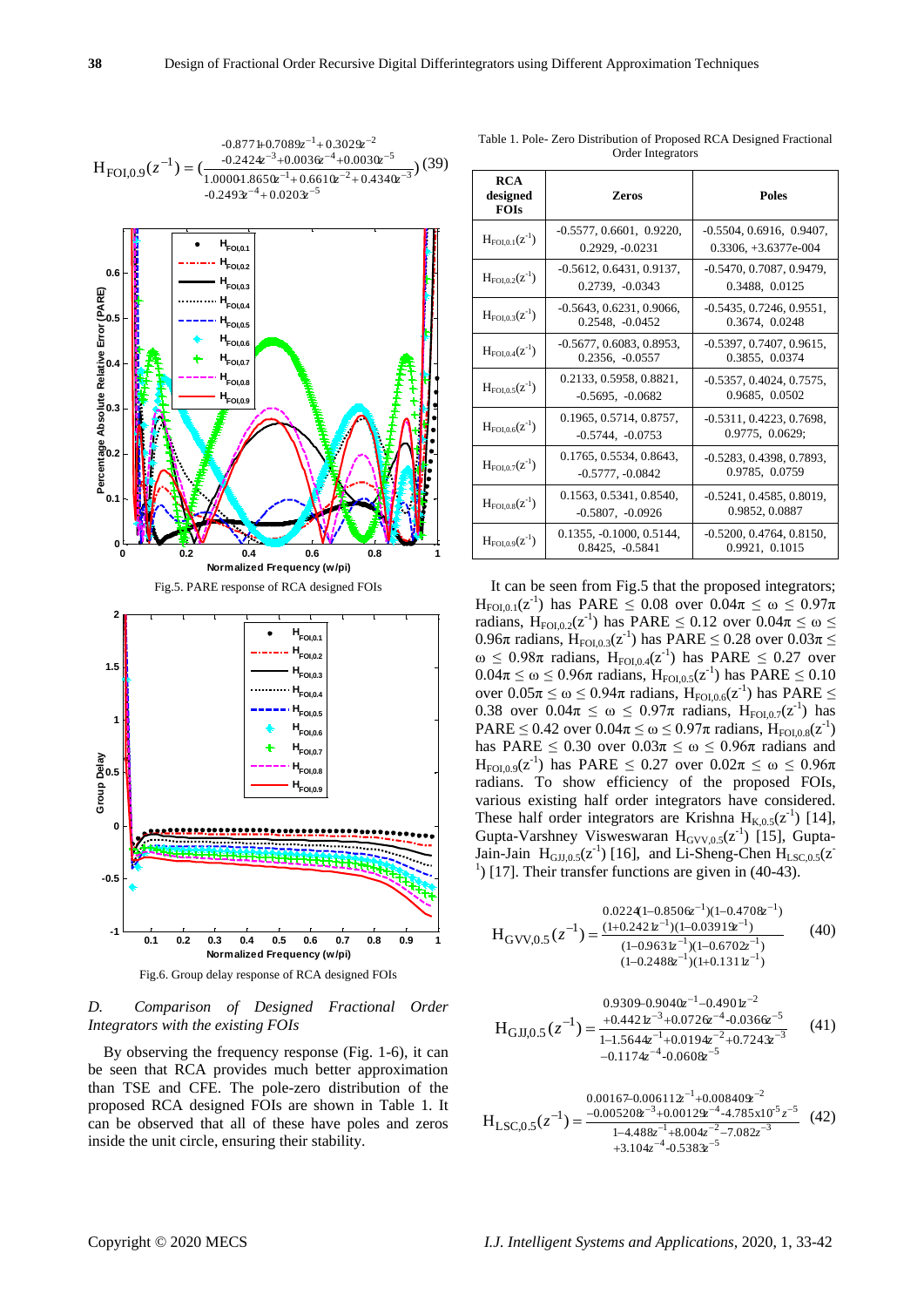$$
H_{K,0.5}(z^{-1}) = \frac{233847894588145z^{-1} + 27482610z^{-2}}{2499939 + 6333470z^{-1} + 5536757z^{-2}}
$$
(43)  
-18716230z^{-3} + 161721z^{-4} - 9529z^{-5}

The PARE response and group delay response of the proposed half order integrator ( $\alpha = 0.5$ ) with above mentioned existing half order integrators over Nyquist frequency range is shown in Fig. 7 and 8, respectively.



Fig.7. PARE response of proposed half order integrator  $H_{FOL, 0.5}(z<sup>-1</sup>)$  and existing half order integrators;  $H_{K,0.5}(z^{-1})$  [14],  $H_{GVV,0.5}(z^{-1})$  [15],  $H_{\text{GJJ},0.5}(z^{\text{-}1})$  [16],  $H_{\text{LSC},0.5}(z^{\text{-}1})$  [17].



Fig.8. Group delay response of proposed half order integrator  $H_{FOL, 0.5}(z<sup>-1</sup>)$ and existing half order integrators;  $H_{K,0.5}(z^{-1})$  [14],  $H_{GVV,0.5}(z^{-1})$  [15],  $H_{\text{GJJ},0.5}(z^{1})$  [16],  $H_{\text{LSC},0.5}(z^{1})$  [17].

It is verified from Fig. 7 that the proposed half order integrator  $H_{FOI,0.5}(z^{-1})$  has PARE  $\leq 0.10$  over  $0.05\pi \leq \omega \leq$  $0.94\pi$  radians while the existing half order integrator:

Krishna  $H_{K,0.5}(z^{-1})$  [14] has PARE  $\leq 8.30$  over  $0.11\pi \leq \omega$  $\leq \pi$  radians, Gupta-Varshney-Visweswaran  $H_{GVV,0.5}(z^{-1})$ [15] has PARE  $\leq$  96 over  $0 \leq \omega \leq \pi$  radians, Gupta-Jain-Jain H<sub>GJJ,0.5</sub>( $z^{-1}$ ) [16] has PARE  $\leq$  2.6 over  $0.30\pi \leq \omega \leq \pi$ radians and Li- Sheng- Chen  $H_{LSC,0.5}(z^{-1})$  [17] has PARE  $\leq 100$  over  $0 \leq \omega \leq \pi$  radians.

It is verified from above results (Fig. 5 and 7) that proposed FOIs have very low PARE as compared to the existing ones over the entire Nyquist frequency range. It is also confirmed from Fig. 6 and 8 that the proposed FOIs also have linear phase response as compared to the existing ones.

#### V. PROPOSED FRACTIONAL ORDER DIFFERENTIATORS AND THEIR COMPARISON WITH THE EXISTING FODS

It is observed from Section IV that RCA gives better approximations than TSE and CFE. Here, FODs are obtained by inverting the transfer functions of RCA based FOIs  $H_{F0I,\alpha}(z^{-1})$  (31-39) in the similar way as used in the design of analog differentiator by Al-Alaoui [26]. Their transfer functions  $D_{FOD,\alpha}(z^{-1})$  are given in (44-52). The PARE and group delay response of these proposed FODs are shown in Fig. 9 and Fig. 10, respectively.

$$
D_{\text{FOD},0.1}(z^{-1}) = \left(\frac{1.00001.4129z^{-1} + 0.1104z^{-2}}{-0.9867 + 1.2769z^{-1} + 0.00001z^{-2} + 0.00000z^{-5}}\right) (44) + 0.0885z^{-4} + 0.0023z^{-5}
$$

$$
D_{\text{FOD},0.2}(z^{-1}) = \left(\frac{1.00001.4709z^{-1} + 0.1709z^{-2}}{-0.9724+1.2011z^{-1} + 0.0554z^{-2} - 0.3964z^{-3}}\right) (45)
$$
  
+0.0742z^{-4} + 0.0030z^{-5}

$$
D_{\text{FOD},0.3}(z^{-1}) = \frac{1.00001.5284z^{-1} + 0.2339z^{-2}}{(-0.9563 + 1.1237z^{-1} + 0.1028z^{-2} - 0.3753z^{-3}}) (46) + 0.0606z^{-4} + 0.0035z^{-5}
$$

$$
D_{\text{FOD},0.4}(z^{-1}) = \left(\frac{1.00001.5854z^{-1} + 0.2995z^{-2}}{-0.9448 + 1.0542z^{-3} - 0.1655z^{-4} + 0.0054z^{-5}} -0.3562z^{-3}}\right) (47)
$$
  
+0.0487z^{-4} + 0.0038z^{-5}

$$
D_{\text{FOD},0.5}(z^{-1}) = \frac{1.00001.642\mathfrak{D}^{-1} + 0.3680z^{-2}}{+ 0.4554z^{-3} - 0.1817z^{-4} + 0.0079z^{-5}}}{(-0.9311 + 0.9809z^{-1} + 0.185z^{-2} - 0.3337z^{-3}})(48)
$$
  
+0.0362z^{-4} + 0.0041z^{-5}

$$
D_{\text{FOD},0.6}(z^{-1}) = \frac{1.00001.7014z^{-1} + 0.4412z^{-2}}{(-0.9187 + 0.0131z^{-1} + 0.2204z^{-2} - 0.3127z^{-3})} (49) + 0.0275z^{-4} + 0.0039z^{-5}
$$

$$
D_{\text{FOD},0.7}(z^{-1}) = \left(\frac{1.00001.7552z^{-1} + 0.5110z^{-2}}{-0.9016 + 0.8405z^{-1} - 0.2158z^{-4} + 0.0136z^{-5}}\right) (50) + 0.0184z^{-4} + 0.0037z^{-5}
$$

Copyright © 2020 MECS *I.J. Intelligent Systems and Applications,* 2020, 1, 33-42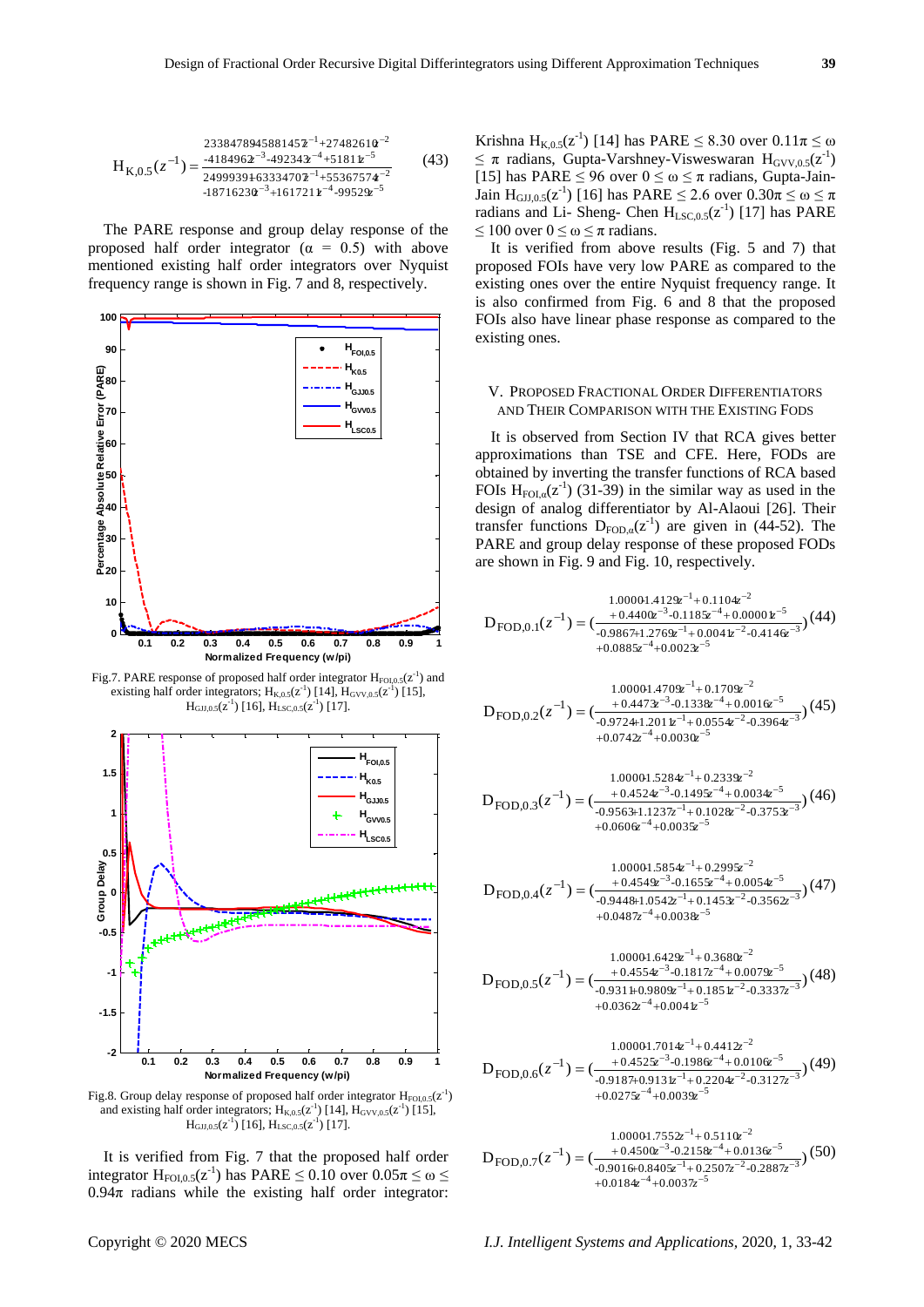$$
D_{\text{FOD},0.8}(z^{-1}) = \frac{1.00001.8102^{-1} + 0.5852^{-2}}{\left(-0.8895 + 0.7749z^{-3} - 0.2325z^{-4} + 0.0168z^{-5}\right)} \cdot (51) + 0.0105z^{-4} + 0.0034z^{-5}
$$

$$
D_{FOD,0.9}(z^{-1}) = \frac{1.00001.8650z^{-1} + 0.6610z^{-2}}{-0.8771 + 0.7089z^{-1} + 0.0203z^{-5}}}{(-0.8771 + 0.7089z^{-1} + 0.3029z^{-2} - 0.2424z^{-3}})}(52)
$$
  
+0.0036z^{-4} + 0.0030z^{-5}



It can be seen from Fig. 9 that the proposed fractional order differentiators;  $D_{FOD,0.1}(z^{-1})$  has  $PARE \leq 0.08$  over  $0.04\pi \le \omega \le 0.97\pi$  radians,  $D_{FOD,0.2}(z^{-1})$  has PARE  $\le 0.12$ over 0.04π ≤ ω ≤ 0.96π radians,  $D_{FOD,0.3}(z<sup>-1</sup>)$  has PARE ≤ 0.28 over  $0.03\pi \le \omega \le 0.98\pi$  radians,  $D_{FOD,0.4}(z^{-1})$  has

PARE  $\leq$  0.27 over 0.04 $\pi \leq \omega \leq 0.96\pi$  radians,  $D_{FOD,0.5}(z^{-1})$ has PARE  $\leq$  0.10 over  $0.05\pi \leq \omega \leq 0.94\pi$  radians,  $D_{FOD,0.6}(z^{-1})$  has PARE  $\leq 0.38$  over  $0.04\pi \leq \omega \leq 0.97\pi$ radians,  $D_{FOD,0.7}(z^{-1})$  has PARE  $\leq 0.42$  over  $0.04\pi \leq \omega \leq$ 0.97π radians,  $D_{FOD,0.8}(z^{-1})$  has PARE  $\leq$  0.30 over 0.03π  $\leq$  $\omega \leq 0.96\pi$  radians and  $D_{FOD,0.9}(z^{-1})$  has PARE  $\leq 0.27$  over  $0.02\pi \leq \omega \leq 0.96\pi$  radians.

To show the efficiency of the proposed FODs, various existing half order differentiators have been considered. These half order differentiators are Krishna  $D_{K,0.5}(z^{-1})$ [14], Leulmi-Ferdi  $D_{LFM,0.5}(z^{-1})$ ,  $D_{LFT,0.5}(z^{-1})$  [18]. Their transfer functions are given in (53-55).

4 5 1 2 3 3 4 5 1 2 -492343 +51811 23384789-45881457 +27482610 -4184962 -18716230 +1617211 -99529 24999391-63334707 +55367574 1 K,0.5 D ( ) *z z z zz z zz zzz* (53) 0.10872879045714 -0.24834865095267 +0.02629134010929 ) (1.00000000000000-2.26105617422849 +1.37490643744489 -0.71321448091792 -0.2548188860361843438 0 -0.09991188434380 ) (1.07590480920522-3.06807884315329 +2.86031158019577 1 LFM,0.5 3 4 5 1 2 3 5 5 1 2 D ( ) *z z z z z z z z z z z* (54) +0.00478738988993 -0.00140467769357 +0.00045043312368 ) (1.0000000000000+0.25723778081390 -0.01861075723317 -0.07969665253374 -0.05313110168916 -0.03542073445944 ) (1.07590480920549-0.35863493640183 -0.23908995760122 1 LFT,0.5 3 4 5 1 2 3 4 5 1 2 D ( ) *z z z <sup>z</sup> zz <sup>z</sup> <sup>z</sup> zz z* (55)

The PARE response and group delay response of the proposed half order differentiator ( $\alpha = 0.5$ ) with above mentioned existing half order differentiators over Nyquist frequency range are shown in Fig. 11 and Fig. 12.

It is verified from Fig. 11 that the proposed half order differentiator  $D_{FOD,0.5}(z^{\bar{1}})$  has PARE  $\leq 0.10$  over  $0.05\pi \leq$ ω  $\leq$  0.94 $\pi$  radians.



Fig.11. PARE response of proposed half order differentiator  $D_{\text{FOD,0.5}}(z^{-1})$ and existing half order differentiators;  $D_{K,0.5}(z^1)$  [14],  $D_{LFM,0.5}(z^1)$  [18],  $D_{\text{LFT,0.5}}(z^{1})$  [18]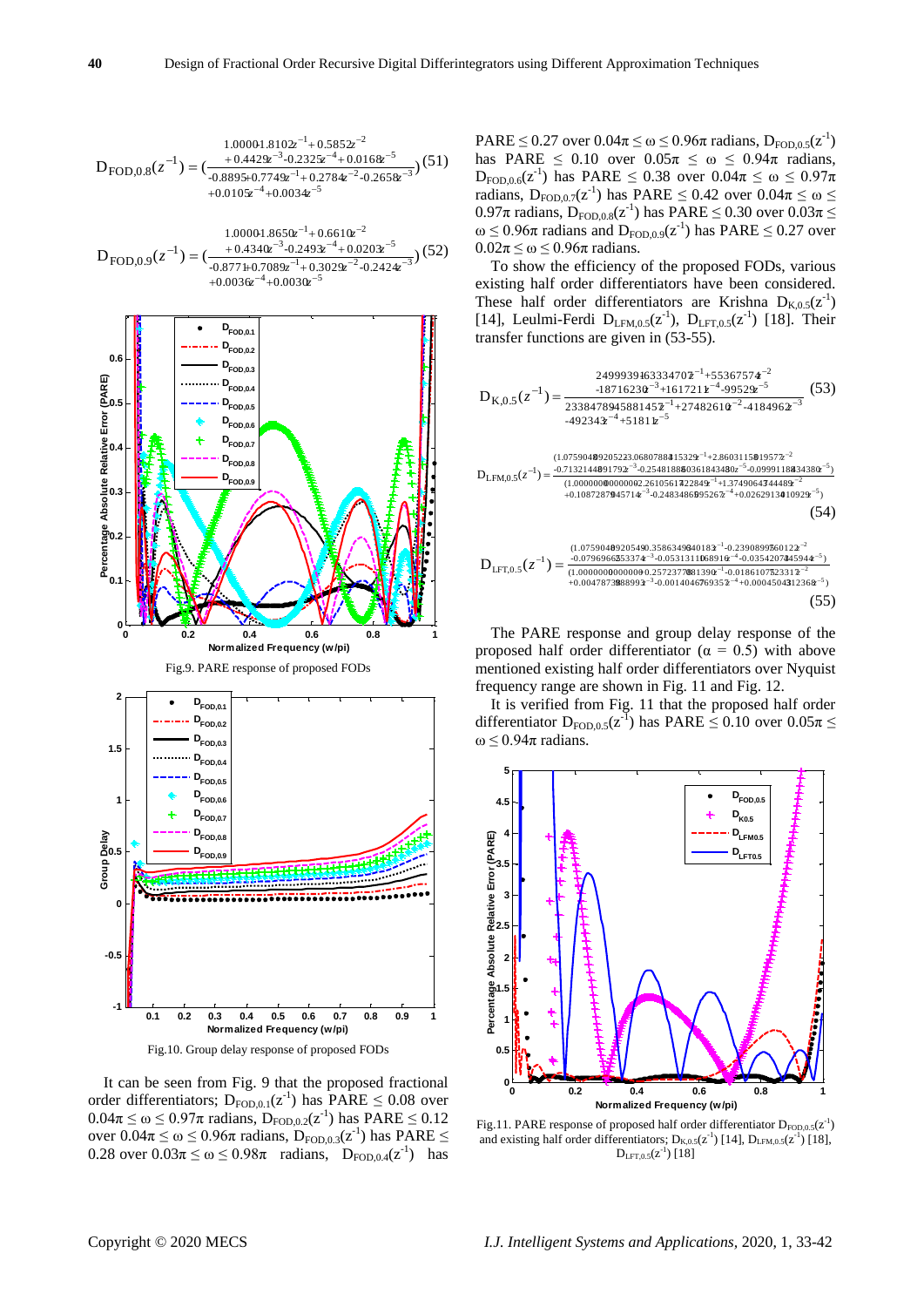

Fig.12. Group delay response of proposed half order differentiator  $D_{\text{FOD},0.5}(z^{-1})$  and existing half order differentiators;  $D_{\text{K},0.5}(z^{-1})$  [14],  $D_{LFM,0.5}(z^{-1})$  [18],  $D_{LFT,0.5}(z^{-1})$  [18]

The existing half order differentiators: Krishna  $D_{K,0.5}(z)$ <sup>1</sup>) [14] has PARE  $\leq$  7.66 over  $0.11\pi \leq \omega \leq \pi$  radians, Leulmi-Ferdi  $D_{LFM,0.5}(z^{-1})$  [18] has PARE  $\leq 2.24$  over  $0.05\pi \leq \omega \leq \pi$  radians and  $D_{LFT,0.5}(z^{-1})$  [18] has PARE  $\leq$ 4.84 over  $0.13\pi \leq \omega \leq \pi$  radians.

It is seen from Figs. 9 and 11 that proposed FODs have very low PARE compared to the existing ones over entire Nyquist frequency range. It is also observed from Figs. 10 and 12 that the proposed FODs have linear phase response compared to the Krishna's half order differentiator  $\mathbf{D}_{K,0.5}(z^{-1})$  [14] and Leulmi- Ferdi's half order differentiator  $D_{\text{LFT,0.5}}(z^{-1})$  [18].

#### VI. CONCLUSION

In this paper, design and analysis of digital fractional order differintegrators are discussed. The digital fractional order integrators are designed by direct discretization method using TSE, CFE, and rational Chebyshev approximation. Jain-Gupta-Jain second order integrator is used as a generating function. After that, by modifying these transfer functions fractional order differentiators are designed. The best result is obtained for 0.1 order integrator and differentiator with PARE  $\leq$ 0.08 over the frequency range  $0.04\pi$  to  $0.97\pi$ radians/second.

The proposed FODIs have very less PARE over 90% of Nyquist frequency range. Thus, these can be regarded as wideband FODIs. It is also verified that the proposed family of fractional order differintegrators outperforms all the existing FODs and FOIs over the entire Nyquist frequency range. These proposed fractional order differintegrators can be used in variety of practical applications as they have very less PARE and linear phase response over the entire frequency range.

#### **REFERENCES**

- [1] M. Gupta, M. Jain, and B. Kumar, "Novel Class of Stable Wideband Recursive Digital Integrators and Differentiators," *IET Signal Processing*, vol.4, no.5, pp.560–566, 2010.
- [2] M. Gupta, M. Jain, and B. Kumar, "Recursive Wideband Digital Integrator and Differentiator," *International Journal of Circuit Theory and Applications*, vol.39, no.7, pp.775–782, 2011.
- [3] M. Gupta, M. Jain, and B. Kumar, "Linear Phase Second Order Recursive Digital Integrators and Differentiators," *Radio Engineering*, vol. 21, no. 2, pp. 712-717, 2012.
- [4] M. Gupta, M. Jain, and B. Kumar, "Wideband Digital Integrator and Differentiator," *IETE Journal of Research*, vol. 58, no. 2, pp. 166 - 170, 2012.
- [5] M. Jain, M. Gupta, and N. Jain, "Analysis and Design of Digital IIR Integrators and Differentiators using Minimax and Pole, Zero and Constant Optimization Methods," *ISRN Electronics*, vol. 2013, pp. 1 - 14, 2013.
- [6] M. Jain, M. Gupta, and N. Jain, "The Design of the IIR Differintegrator and its Application in Edge Detection," *Journal of Information Processing Systems*, vol. 10, no. 2, pp. 223 - 239, 2014.
- [7] M. Jain, M. Gupta, and N. Jain, "Design of Half Sample Delay Recursive Digital Integrators using Trapezoidal Integration Rule," *International Journal of Signal & Imaging Systems Engineering*, vol. 9, no. 2, pp. 126 - 134, 2016.
- [8] Y.Q Chen, B.M. Vinagre, and I. Podlubny, "Continued fraction expansion approaches to discretizing fractional order derivatives-an expository review," *Nonlinear Dynamics*, 2004, vol.38, no. 1-2, pp. 155-170.
- [9] R.S. Barbosa, J.A.T. Machado, and I. M. Ferreira, "Pole-Zero Approximations Of Digital Fractional-Order Integrators And Differentiators Using Signal Modeling Techniques," *IFAC Proceedings*, vol. 38, no. 1, pp. 309- 314, 2005.
- [10] C.C. Tseng, "Design of variable and adaptive fractional order differentiators," *Signal Processing*, vol.86, no.10, pp. 2554-2566, 2006.
- [11] C.C. Tseng, "Series expansion design of variable fractional order integrator and differentiator using logarithm," *Signal Processing*, vol.88, no.9, pp. 2278- 2292, 2008.
- [12] Y. Ferdi "Computation of fractional order derivative and integral by power series expansion and signal modelling," *Nonlinear Dynamics*, vol. 46, no. 1-2, pp. 1-15, 2006.
- [13] C.C. Tseng, and S.L. Lee "Design of Fractional Order Digital Differentiator Using Radial Basis Function," *IEEE Transactions on circuits and systems-I: Regular papers*, vol. 57, no. 7, pp. 1708-1718, 2010.
- [14] B.T. Krishna, "Studies on fractional order differentiators and integrators: A survey," *Signal Processing*, vol. 91, pp. 386-426, 2011.
- [15] M. Gupta, P. Varshney, and G.S. Visweswaran, "Digital fractional order differentiator and integrator models based on first order and higher order operators," *International Journal of Circuit Theory and Applications,* vol. 39, p. 461-474, 2011.
- [16] M. Gupta, M. Jain, and N. Jain, "A new fractional order recursive digital integrator using continued fraction expansion," *In the proceedings of 2010 IEEE India International Conference on Power Electronics (IICPE 2010)*, pp. 1-6, January 2011, India.